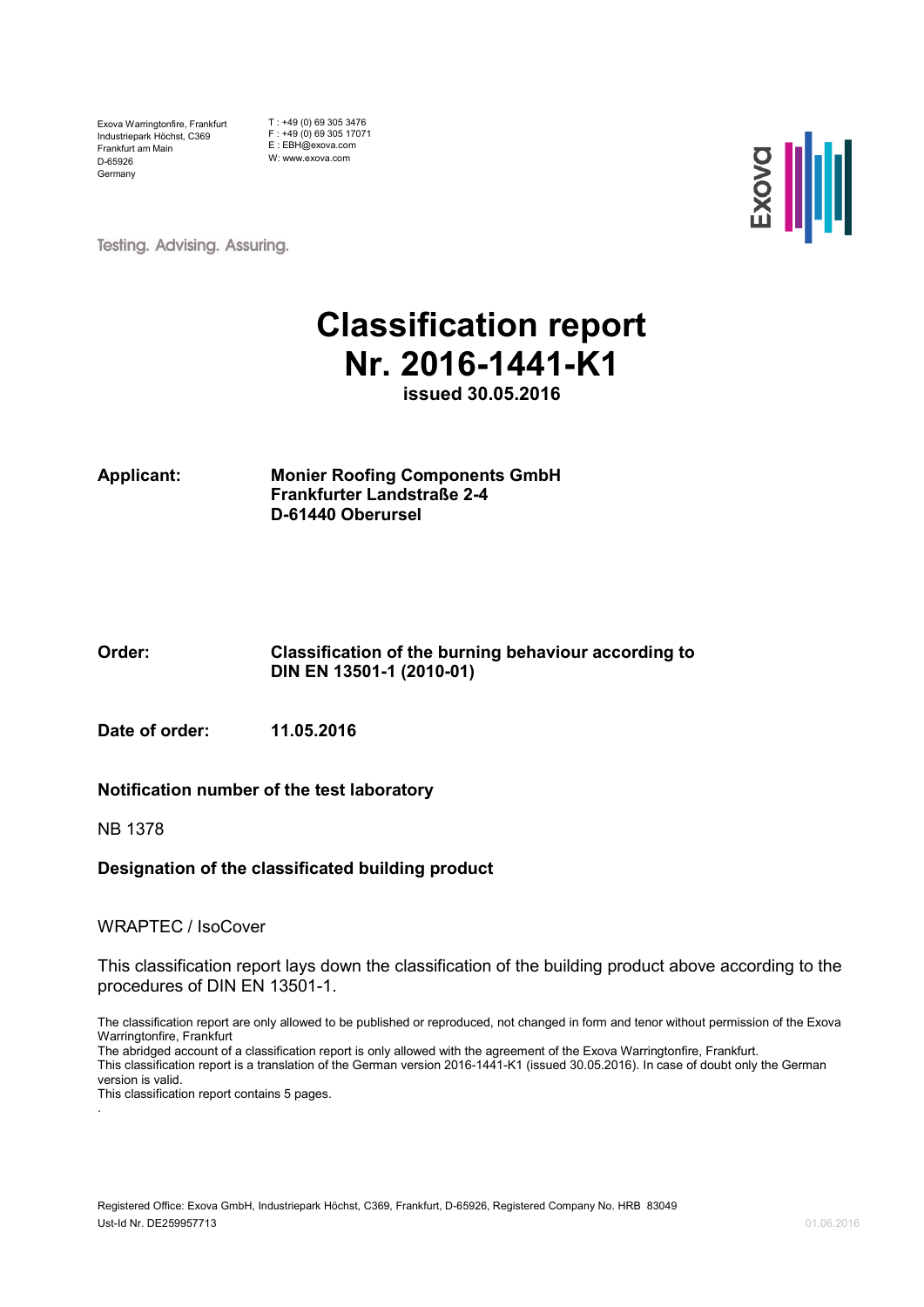Testing. Advising. Assuring.

#### Classification report No. 2016-1441-K1 issued 30.05.2016 page 2 of 5

**SSILL** 

#### **1. Description of the test material**

#### 1.1 Details of the customer:

| Trade name 1:<br>Trade name 2:     | WRAPTEC<br><b>IsoCover</b>                                                                                                                                                         |
|------------------------------------|------------------------------------------------------------------------------------------------------------------------------------------------------------------------------------|
| Range of application:<br>Supplier: | Universal trim product for technically insulated pipe systems<br>Monier Roofing components GmbH, Frankfurter Landstrasse 2-4<br>D-61440 Oberursel                                  |
| Width (mm):                        | 70mm, 140mm, 280mm, 560mm                                                                                                                                                          |
| Colors:                            | anthracite and light grey                                                                                                                                                          |
|                                    | More details can be found in the test Institute presented data sheet                                                                                                               |
| Composition:                       | two ply laminate consisting of Polyisobuthylen (PIB), including colour<br>pigments and stabilizers against UV exposure and ageing                                                  |
| Samples construction:              | Variant (1 x glued) and Variant (2 x glued),<br>glued on Kaiflex HF, company Kaimann GmbH (high flexible foam<br>on the basis of Elastomeric foam, FEF (flexible elastomeric foam) |

#### 1.2 At the specimen preparation by Exova Warringtonfire, Frankfurt determined values:

With plastic foil, thickness 1 mm, single-sided laminated foam board, thickness 10 mm,

| Kind of material:  | Colour:    | thickness<br>lmml | Surface weight<br>[kg/m <sup>2</sup> ] |
|--------------------|------------|-------------------|----------------------------------------|
| Variant (1x glued) | light grey |                   | 2.84                                   |
|                    | anthracite |                   | 2.92                                   |
|                    | light grey | 12                | 4.58                                   |
| Variant (2x glued) | anthracite | 12                | 4.63                                   |

Before testing the specimen are clima stored according to DIN EN 13238. The test specimens were delivered by the customer to the Exova Brandhaus.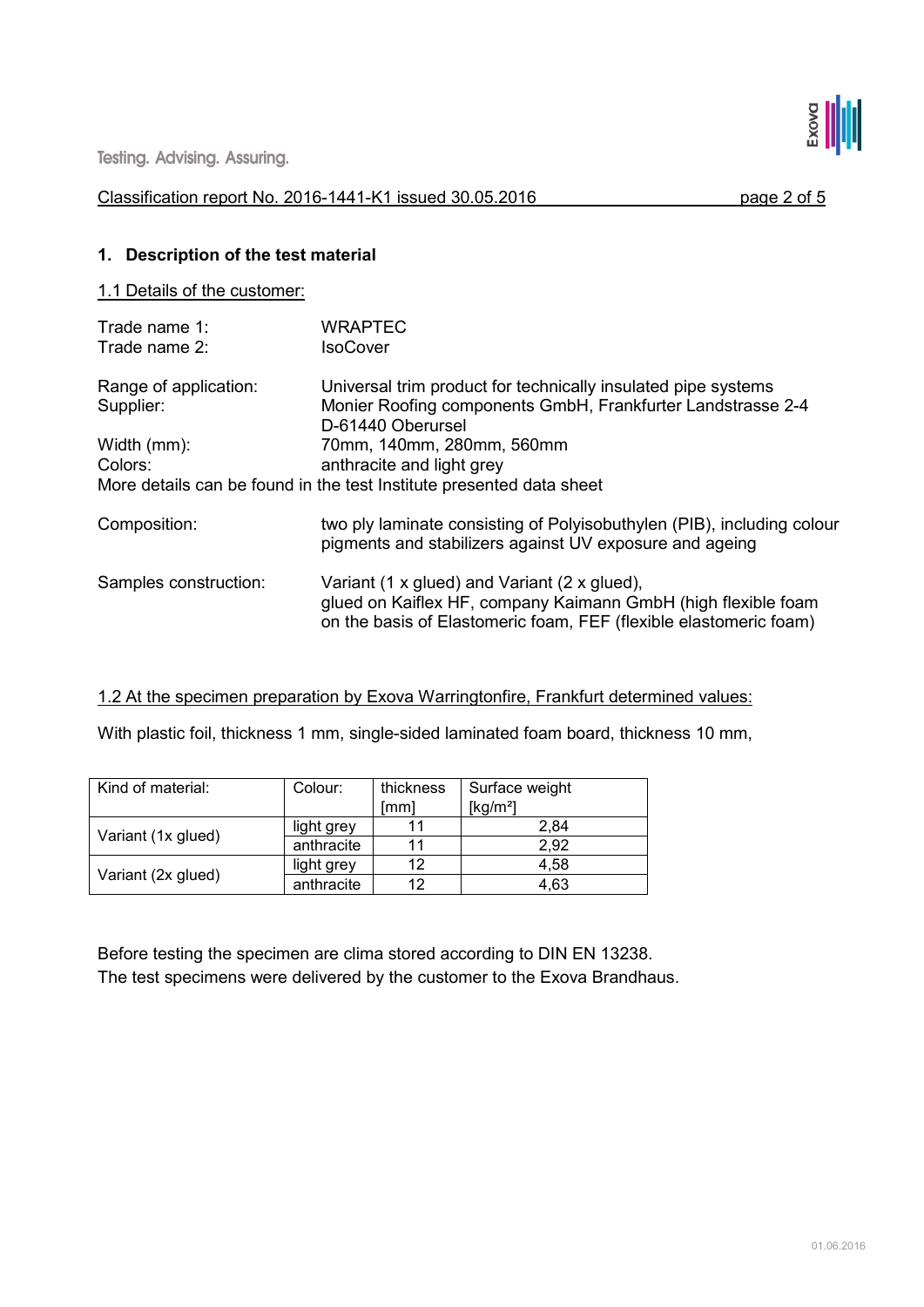

#### Classification report No. 2016-1441-K1 issued 30.05.2016 page 3 of 5

### **2. Test reports and test results**

#### **2.1 Test reports**

| Name of test<br>laboratory         | <b>Customer</b>                                          | Report to form the<br>basis | <b>Test procedure</b>                                             |
|------------------------------------|----------------------------------------------------------|-----------------------------|-------------------------------------------------------------------|
| Exova Warringtonfire,<br>Frankfurt | <b>Monier Roofing</b><br><b>Components GmbH</b><br>(MRC) | 2016-1441                   | <b>EN ISO 11925-2</b><br>(15s ignition time)<br>surface ignition) |

#### **2.2 Test results**

| Material                           | Test procedures                                           | Parameter / classes                          | Test results                 |                                                |
|------------------------------------|-----------------------------------------------------------|----------------------------------------------|------------------------------|------------------------------------------------|
|                                    |                                                           |                                              | Number of<br>performed tests | pass the<br>requirements<br>for classification |
| <b>WRAPTEC/</b><br><b>IsoCover</b> | EN ISO 11925-2<br>(15s ignition time<br>surface ignition) | $FS \leq 150$ mm with in<br>20 s for class E | 12                           | <b>ves</b>                                     |